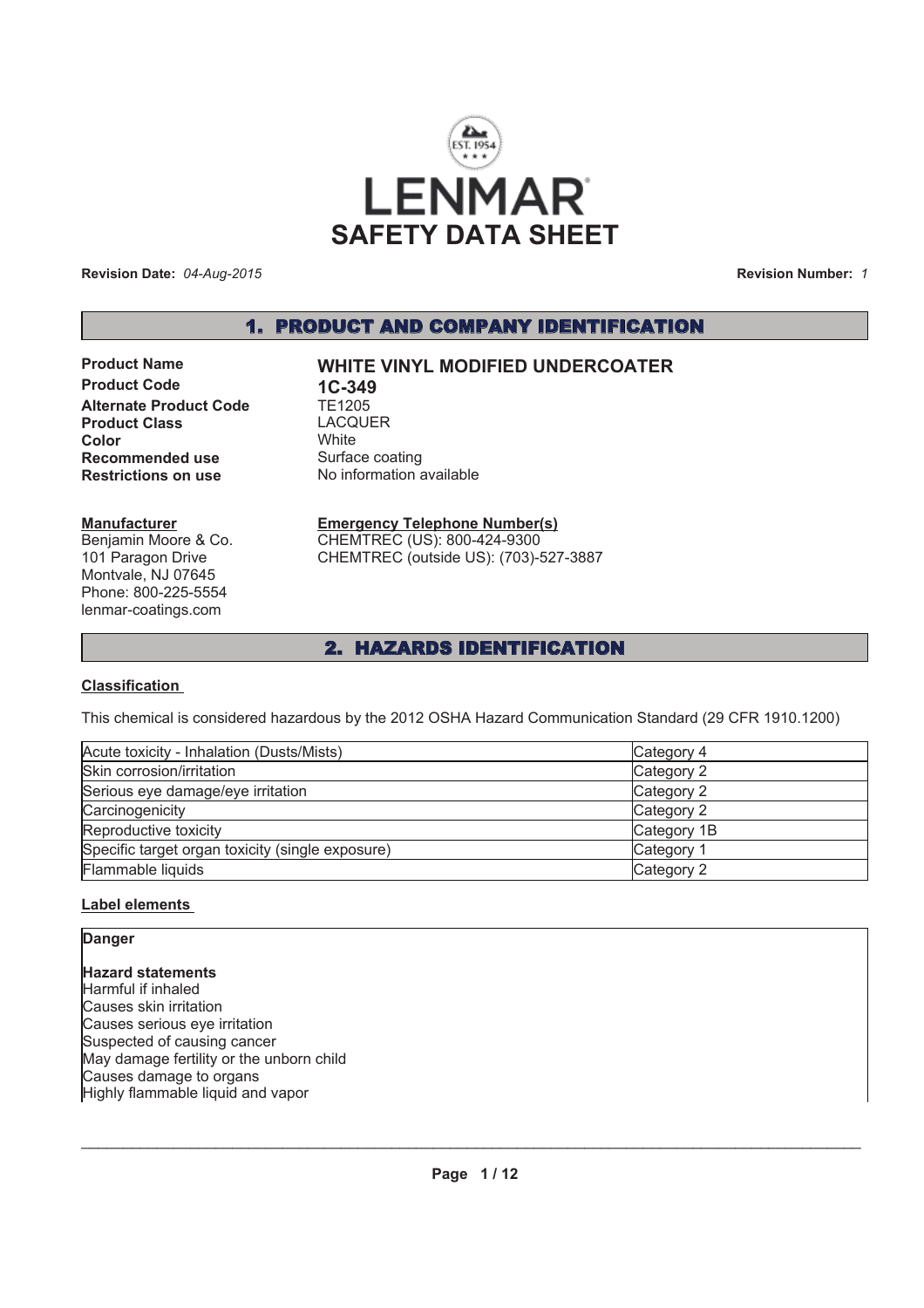

**Appearance** liquid **Odor** solvent

# **Precautionary Statements - Prevention**

Obtain special instructions before use

Do not handle until all safety precautions have been read and understood

Use personal protective equipment as required

Use only outdoors or in a well-ventilated area Wash face, hands and any exposed skin thoroughly after handling

Wear eye/face protection

Do not breathe dust/fume/mist/vapors/spray

Do not eat, drink or smoke when using this product

- Keep away from heat/sparks/open flames/hot surfaces, no smoking
- Keep container tightly closed

Ground/bond container and receiving equipment

Use explosion-proof electrical/ventilating/lighting/equipment

Use only non-sparking tools

Take precautionary measures against static discharge

### **Precautionary Statements - Response**

If exposed call a POISON CENTER or physician

#### **Eyes**

If in eyes rinse cautiously with water for several minutes. Remove contact lenses, if present and easy to do. Continue rinsing

 $\_$  , and the state of the state of the state of the state of the state of the state of the state of the state of the state of the state of the state of the state of the state of the state of the state of the state of the

If eye irritation persists get medical attention

# **Skin**

If skin irritation occurs get medical attention

If on skin (or hair) take off immediately all contaminated clothing. Rinse skin with water

Wash contaminated clothing before reuse

### **Inhalation**

If inhaled remove victim to fresh air and keep at rest in a position comfortable for breathing Call a POISON CENTER or physician if you feel unwell **Fire**

In case of fire use CO2, dry chemical, or foam for extinction

# **Precautionary Statements - Storage**

Store locked up Store in a well-ventilated place. Keep cool

### **Precautionary Statements - Disposal**

Dispose of contents/container to an approved waste disposal plant

# **Hazards not otherwise classified (HNOC)**

Not Applicable

#### **Other information** No information available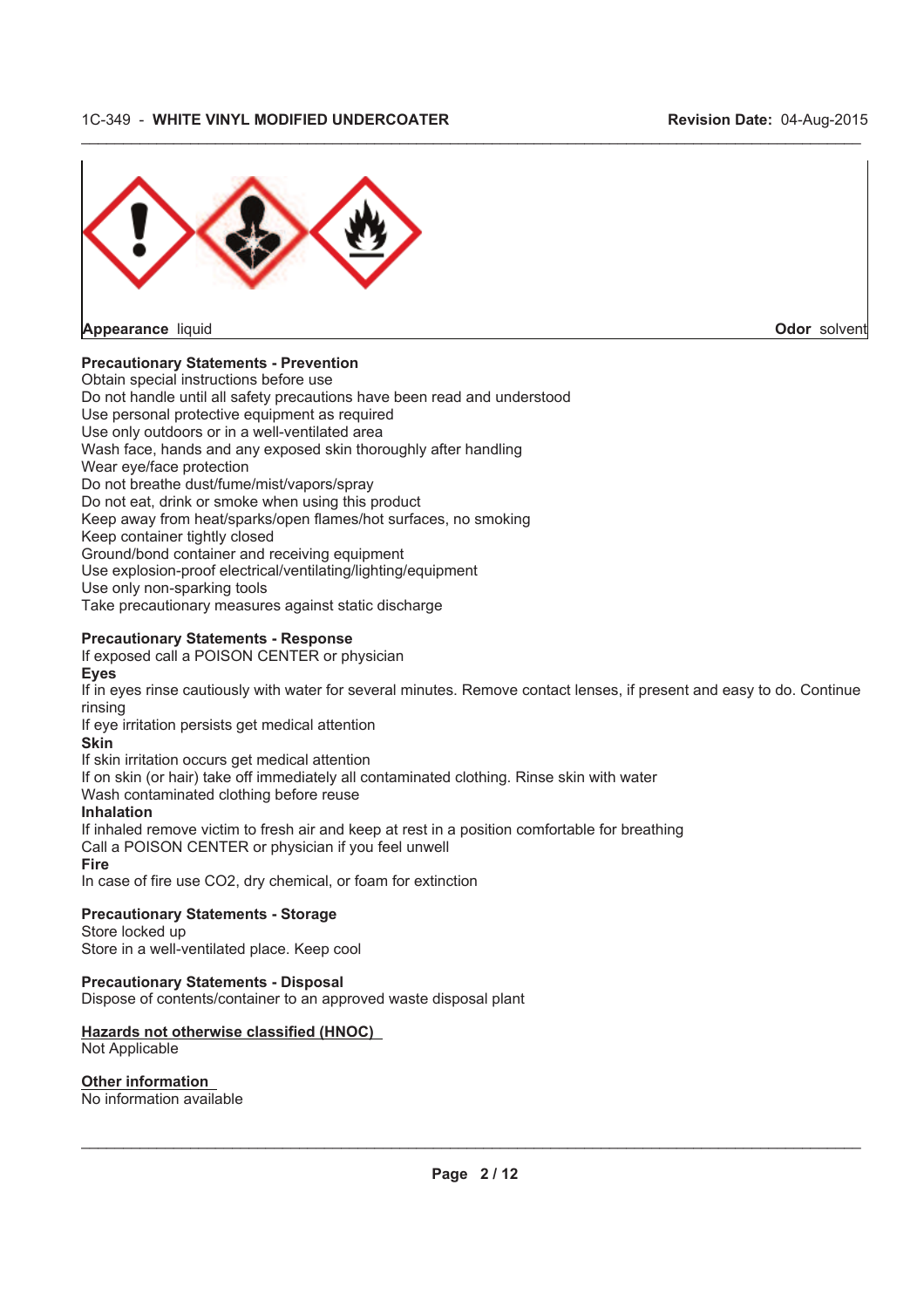# 3. COMPOSITION INFORMATION ON COMPONENTS

 $\_$  , and the state of the state of the state of the state of the state of the state of the state of the state of the state of the state of the state of the state of the state of the state of the state of the state of the

| <b>Chemical Name</b>   | <b>CAS-No</b>  | Weight % (max) |
|------------------------|----------------|----------------|
| Xylene                 | 1330-20-7      | 20             |
| Limestone              | 1317-65-3      | 20             |
| Talc                   | 14807-96-6     | 10             |
| n-Butyl acetate        | 123-86-4       | 10             |
| Titanium dioxide       | 13463-67-7     | 10             |
| Ethyl acetate          | 141-78-6       | 10             |
| Isobutyl acetate       | 110-19-0       | 10             |
| Ethyl benzene          | $100 - 41 - 4$ | 5              |
| Isopropyl alcohol      | 67-63-0        | 5              |
| Butyl benzyl phthalate | 85-68-7        | 5              |
| Acetone                | 67-64-1        | 5              |
| Methyl alcohol         | 67-56-1        | 5              |

# 4. FIRST AID MEASURES

#### **First aid measures**

| <b>General Advice</b>                            | If symptoms persist, call a physician. Show this safety data sheet to the doctor in<br>attendance.                                                                                                                      |
|--------------------------------------------------|-------------------------------------------------------------------------------------------------------------------------------------------------------------------------------------------------------------------------|
| <b>Eye Contact</b>                               | Immediately flush with plenty of water. After initial flushing, remove any contact<br>lenses and continue flushing for at least 15 minutes. Keep eye wide open while<br>rinsing. If symptoms persist, call a physician. |
| <b>Skin Contact</b>                              | Wash off immediately with soap and plenty of water removing all contaminated<br>clothes and shoes. If skin irritation persists, call a physician.                                                                       |
| <b>Inhalation</b>                                | Move to fresh air. If symptoms persist, call a physician.<br>If not breathing, give artificial respiration. Call a physician immediately.                                                                               |
| Ingestion                                        | Clean mouth with water and afterwards drink plenty of water. Do not induce<br>vomiting without medical advice. Never give anything by mouth to an unconscious<br>person. Consult a physician.                           |
| <b>Protection Of First-Aiders</b>                | Use personal protective equipment.                                                                                                                                                                                      |
| <b>Most Important</b><br><b>Symptoms/Effects</b> | No information available.                                                                                                                                                                                               |
| <b>Notes To Physician</b>                        | Treat symptomatically.                                                                                                                                                                                                  |

# 5. FIRE-FIGHTING MEASURES

**Flammable Properties** Vapors may travel considerable distance to a source of ignition and flash back. Vapors may cause flash fire.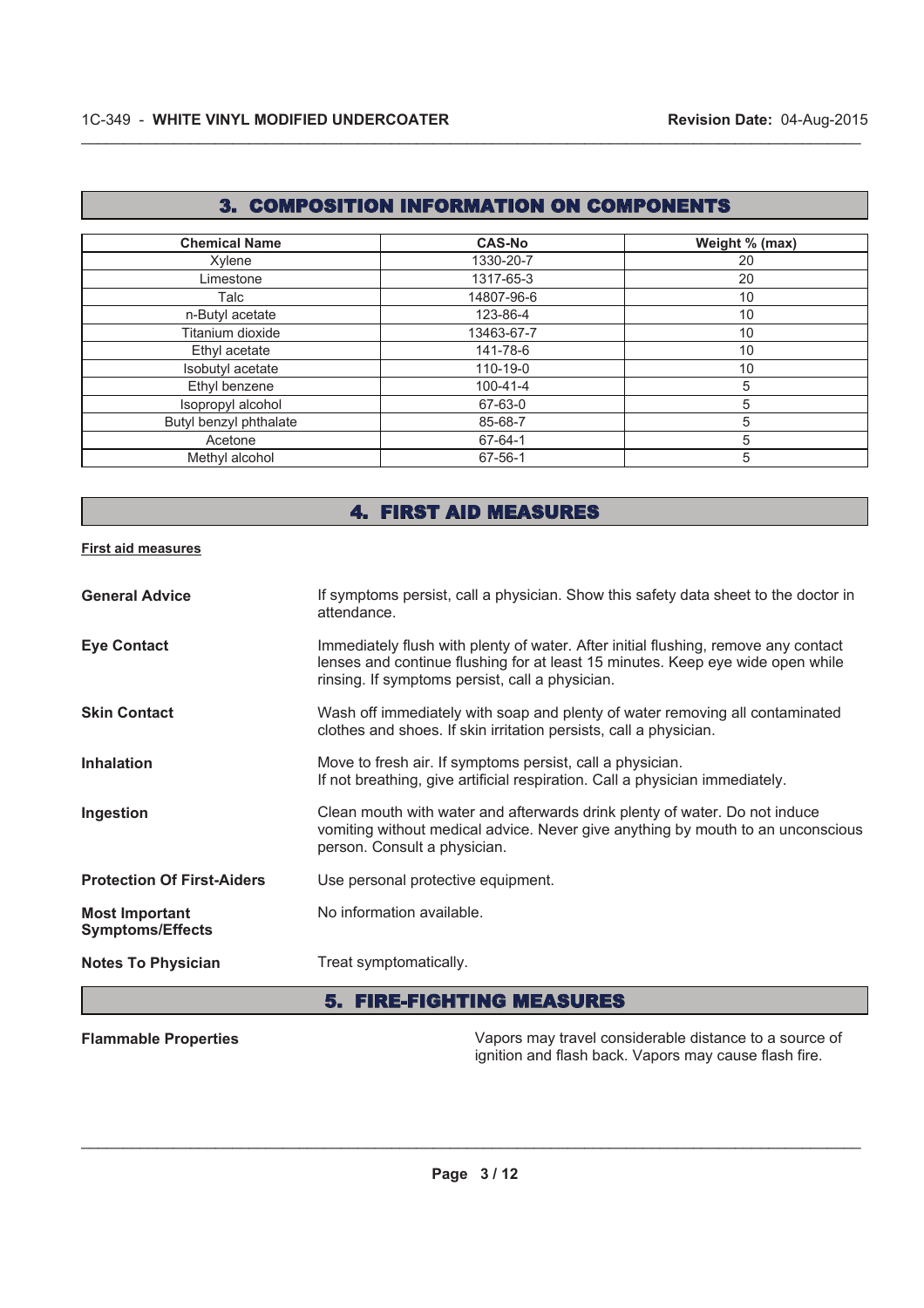| <b>Suitable Extinguishing Media</b>                                                          |                                | Foam, dry powder or water. Use extinguishing measures<br>that are appropriate to local circumstances and the<br>surrounding environment.                                                                                                                                            |  |
|----------------------------------------------------------------------------------------------|--------------------------------|-------------------------------------------------------------------------------------------------------------------------------------------------------------------------------------------------------------------------------------------------------------------------------------|--|
| <b>Protective Equipment And Precautions For</b><br><b>Firefighters</b>                       |                                | As in any fire, wear self-contained breathing apparatus<br>pressure-demand, MSHA/NIOSH (approved or equivalent)<br>and full protective gear.                                                                                                                                        |  |
| <b>Specific Hazards Arising From The Chemical</b>                                            | vapors.                        | Flammable. Flash back possible over considerable<br>distance. Keep product and empty container away from<br>heat and sources of ignition. Closed containers may<br>rupture if exposed to fire or extreme heat. Thermal<br>decomposition can lead to release of irritating gases and |  |
| <b>Sensitivity To Mechanical Impact</b>                                                      | <b>No</b>                      |                                                                                                                                                                                                                                                                                     |  |
| <b>Sensitivity To Static Discharge</b>                                                       | Yes                            |                                                                                                                                                                                                                                                                                     |  |
| <b>Flash Point Data</b><br>Flash Point (°F)<br>Flash Point (°C)<br><b>Flash Point Method</b> | 40<br>4<br><b>PMCC</b>         |                                                                                                                                                                                                                                                                                     |  |
| <b>Flammability Limits In Air</b>                                                            |                                |                                                                                                                                                                                                                                                                                     |  |
| <b>Lower Explosion Limit</b><br><b>Upper Explosion Limit</b>                                 | Not available<br>Not available |                                                                                                                                                                                                                                                                                     |  |
| Health: 2<br><b>NFPA</b><br><b>Flammability: 3</b>                                           | <b>Instability: 1</b>          | <b>Special: Not Applicable</b>                                                                                                                                                                                                                                                      |  |

 $\_$  , and the state of the state of the state of the state of the state of the state of the state of the state of the state of the state of the state of the state of the state of the state of the state of the state of the

# **NFPA Legend**

- 0 Not Hazardous
- 1 Slightly
- 2 Moderate
- 3 High
- 4 Severe

*The ratings assigned are only suggested ratings, the contractor/employer has ultimate responsibilities for NFPA ratings where this system is used.*

*Additional information regarding the NFPA rating system is available from the National Fire Protection Agency (NFPA) at www.nfpa.org.*

# 6. ACCIDENTAL RELEASE MEASURES

| <b>Personal Precautions</b>      | Remove all sources of ignition. Take precautions to prevent flashback. Ground<br>and bond all containers and handling equipment. Take precautionary measures<br>against static discharges. Ensure adequate ventilation. Avoid contact with skin,<br>eyes and clothing. Use personal protective equipment.  |
|----------------------------------|------------------------------------------------------------------------------------------------------------------------------------------------------------------------------------------------------------------------------------------------------------------------------------------------------------|
| <b>Other Information</b>         | Prevent further leakage or spillage if safe to do so. Do not allow material to<br>contaminate ground water system. Prevent product from entering drains. Do not<br>flush into surface water or sanitary sewer system. Local authorities should be<br>advised if significant spillages cannot be contained. |
| <b>Environmental Precautions</b> | See Section 12 for additional Ecological Information.                                                                                                                                                                                                                                                      |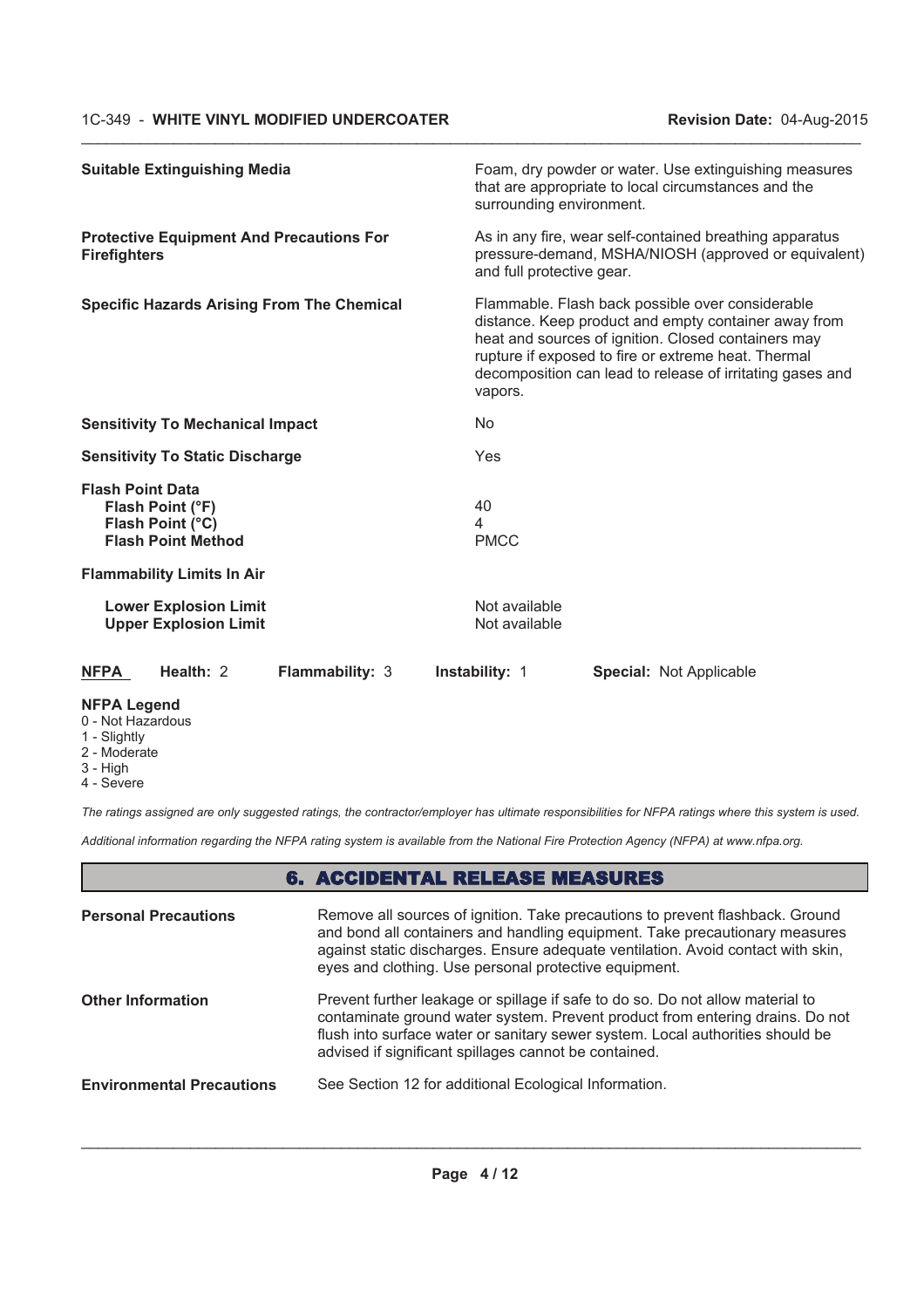| <b>Methods For Clean-Up</b>   | Dam up. Soak up with inert absorbent material. Pick up and transfer to properly<br>labeled containers. Clean contaminated surface thoroughly.                                                                                                                                                                                                                                                                                                  |
|-------------------------------|------------------------------------------------------------------------------------------------------------------------------------------------------------------------------------------------------------------------------------------------------------------------------------------------------------------------------------------------------------------------------------------------------------------------------------------------|
|                               | 7. HANDLING AND STORAGE                                                                                                                                                                                                                                                                                                                                                                                                                        |
| <b>Handling</b>               | Avoid contact with skin, eyes and clothing. Wear personal protective equipment.<br>Do not breathe vapors or spray mist. Use only in ventilated areas. Prevent vapor<br>build-up by providing adequate ventilation during and after use.                                                                                                                                                                                                        |
|                               | Take precautionary measures against static discharges. To avoid ignition of<br>vapors by static electricity discharge, all metal parts of the equipment must be<br>grounded. Keep away from heat, sparks and flame. Do not smoke. Extinguish all<br>flames and pilot lights, and turn off stoves, heaters, electric motors and other<br>sources of ignition during use and until all vapors are gone. Ignition and/or flash<br>back may occur. |
| <b>Storage</b>                | Keep containers tightly closed in a dry, cool and well-ventilated place. Keep away<br>from heat. Keep away from open flames, hot surfaces and sources of ignition.<br>Keep in properly labeled containers. Keep out of the reach of children.                                                                                                                                                                                                  |
| <b>Incompatible Materials</b> | No information available                                                                                                                                                                                                                                                                                                                                                                                                                       |
|                               | Technical measures/Precautions Ensure adequate ventilation. Use only where airflow will keep vapors from building<br>up in or near the work area in adjoining rooms. Comply with all national, state, and<br>local codes pertaining to the storage, handling, dispensing and disposal of<br>flammable liquids.                                                                                                                                 |
|                               | Dissipate static electricity during transfer by grounding and bonding containers<br>and equipment before transferring material. All equipment should be non-sparking<br>and explosion proof. Use explosion proof electrical equipment for ventilation,<br>lighting and material handling.                                                                                                                                                      |

 $\_$  , and the state of the state of the state of the state of the state of the state of the state of the state of the state of the state of the state of the state of the state of the state of the state of the state of the

# 8. EXPOSURE CONTROLS / PERSONAL PROTECTION

# **Exposure Limits**

| <b>Chemical Name</b> | <b>ACGIH</b>                    | <b>OSHA</b>                                                     |
|----------------------|---------------------------------|-----------------------------------------------------------------|
| Xylene               | 100 ppm - TWA<br>150 ppm - STEL | 100 ppm - TWA<br>435 mg/m $3$ - TWA                             |
| Limestone            | N/E                             | 15 mg/m <sup>3</sup> - TWA total<br>$5$ mg/m <sup>3</sup> - TWA |
| Talc                 | $2 \text{ mg/m}^3$ - TWA        | 20 mppcf - TWA                                                  |
| n-Butyl acetate      | 150 ppm - TWA<br>200 ppm - STEL | 150 ppm - TWA<br>$710$ mg/m <sup>3</sup> - TWA                  |
| Titanium dioxide     | $10 \text{ mg/m}^3$ - TWA       | $15 \text{ mg/m}^3$ - TWA                                       |
| Ethyl acetate        | 400 ppm - TWA                   | 1400 mg/m <sup>3</sup> - TWA<br>400 ppm - TWA                   |
| Isobutyl acetate     | 150 ppm - TWA                   | 150 ppm - TWA<br>700 mg/m <sup>3</sup> - TWA                    |
| Ethyl benzene        | 20 ppm - TWA                    | 100 ppm - TWA<br>435 mg/m <sup>3</sup> - TWA                    |
| Isopropyl alcohol    | 200 ppm - TWA<br>400 ppm - STEL | $400$ ppm - TWA<br>980 mg/m <sup>3</sup> - TWA                  |
| Acetone              | 500 ppm - TWA<br>750 ppm - STEL | 1000 ppm - TWA<br>2400 mg/m <sup>3</sup> - TWA                  |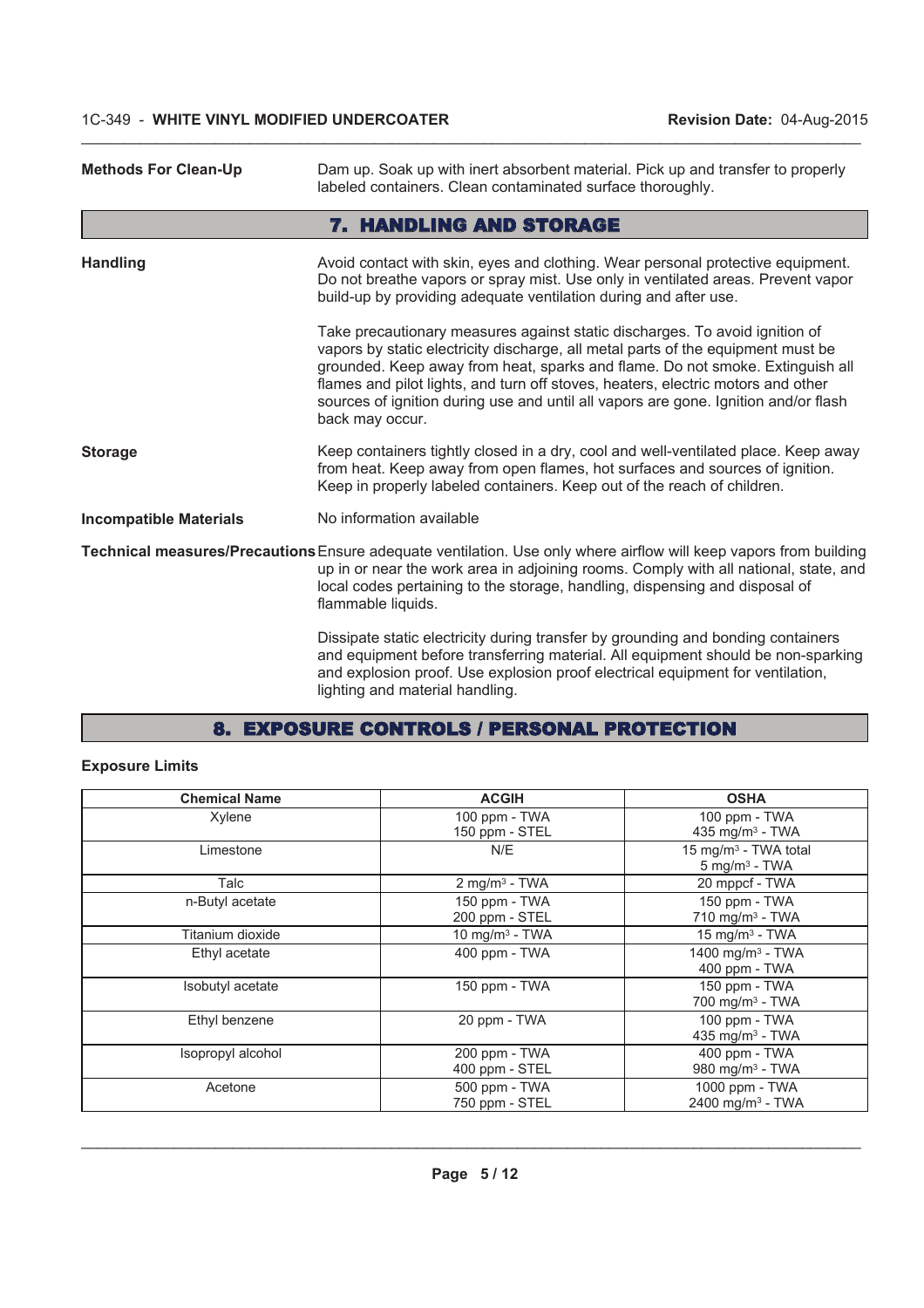| Methyl alcohol                                                                                                                                                                             |                                                            | 200 ppm - TWA<br>250 ppm - STEL<br><b>Skin</b>                                                                                                                                                                                                                                                                                                                                                                                                       | 200 ppm - TWA<br>$260$ mg/m <sup>3</sup> - TWA |
|--------------------------------------------------------------------------------------------------------------------------------------------------------------------------------------------|------------------------------------------------------------|------------------------------------------------------------------------------------------------------------------------------------------------------------------------------------------------------------------------------------------------------------------------------------------------------------------------------------------------------------------------------------------------------------------------------------------------------|------------------------------------------------|
| Legend<br>ACGIH - American Conference of Governmental Industrial Hygienists Exposure Limits<br>OSHA - Occupational Safety & Health Administration Exposure Limits<br>N/E - Not Established |                                                            |                                                                                                                                                                                                                                                                                                                                                                                                                                                      |                                                |
| <b>Appropriate engineering</b><br><u>controls</u>                                                                                                                                          |                                                            |                                                                                                                                                                                                                                                                                                                                                                                                                                                      |                                                |
| <b>Engineering Measures</b>                                                                                                                                                                | Ensure adequate ventilation, especially in confined areas. |                                                                                                                                                                                                                                                                                                                                                                                                                                                      |                                                |
| <b>Personal Protective Equipment</b><br><b>Eye/Face Protection</b><br><b>Skin Protection</b><br><b>Respiratory Protection</b>                                                              |                                                            | Safety glasses with side-shields<br>Long sleeved clothing. Protective gloves.<br>Use only with adequate ventilation. In operations where exposure limits are<br>exceeded, use a NIOSH approved respirator that has been selected by a<br>technically qualified person for the specific work conditions. When spraying the<br>product or applying in confined areas, wear a NIOSH approved respirator<br>specified for paint spray or organic vapors. |                                                |
| <b>Hygiene Measures</b>                                                                                                                                                                    |                                                            | Avoid contact with skin, eyes and clothing. Remove and wash contaminated<br>clothing before re-use. Wash thoroughly after handling.                                                                                                                                                                                                                                                                                                                  |                                                |
|                                                                                                                                                                                            |                                                            |                                                                                                                                                                                                                                                                                                                                                                                                                                                      |                                                |

 $\_$  , and the state of the state of the state of the state of the state of the state of the state of the state of the state of the state of the state of the state of the state of the state of the state of the state of the

# 9. PHYSICAL AND CHEMICAL PROPERTIES

| <b>Appearance</b>                 | liquid                   |
|-----------------------------------|--------------------------|
| Odor                              | solvent                  |
| <b>Odor Threshold</b>             | No information available |
| Density (Ibs/gal)                 | $10.15 - 10.25$          |
| <b>Specific Gravity</b>           | $1.21 - 1.23$            |
| рH                                | No information available |
| <b>Viscosity (cps)</b>            | No information available |
| <b>Solubility</b>                 | No information available |
| <b>Water Solubility</b>           | No information available |
| <b>Evaporation Rate</b>           | No information available |
| <b>Vapor Pressure</b>             | No information available |
| <b>Vapor Density</b>              | No information available |
| Wt. % Solids                      | $45 - 55$                |
| Vol. % Solids                     | $25 - 35$                |
| Wt. % Volatiles                   | $45 - 55$                |
| Vol. % Volatiles                  | $65 - 75$                |
| <b>VOC Regulatory Limit (g/L)</b> | <680                     |
| <b>Boiling Point (°F)</b>         | 132                      |
| <b>Boiling Point (°C)</b>         | 56                       |
| <b>Freezing Point (°F)</b>        | No information available |
| <b>Freezing Point (°C)</b>        | No information available |
| Flash Point (°F)                  | 40                       |
| Flash Point (°C)                  | 4                        |
| <b>Flash Point Method</b>         | <b>PMCC</b>              |
| <b>Flammability (solid, gas)</b>  | Not applicable           |
| <b>Upper Explosion Limit</b>      | No information available |
| <b>Lower Explosion Limit</b>      | No information available |
|                                   |                          |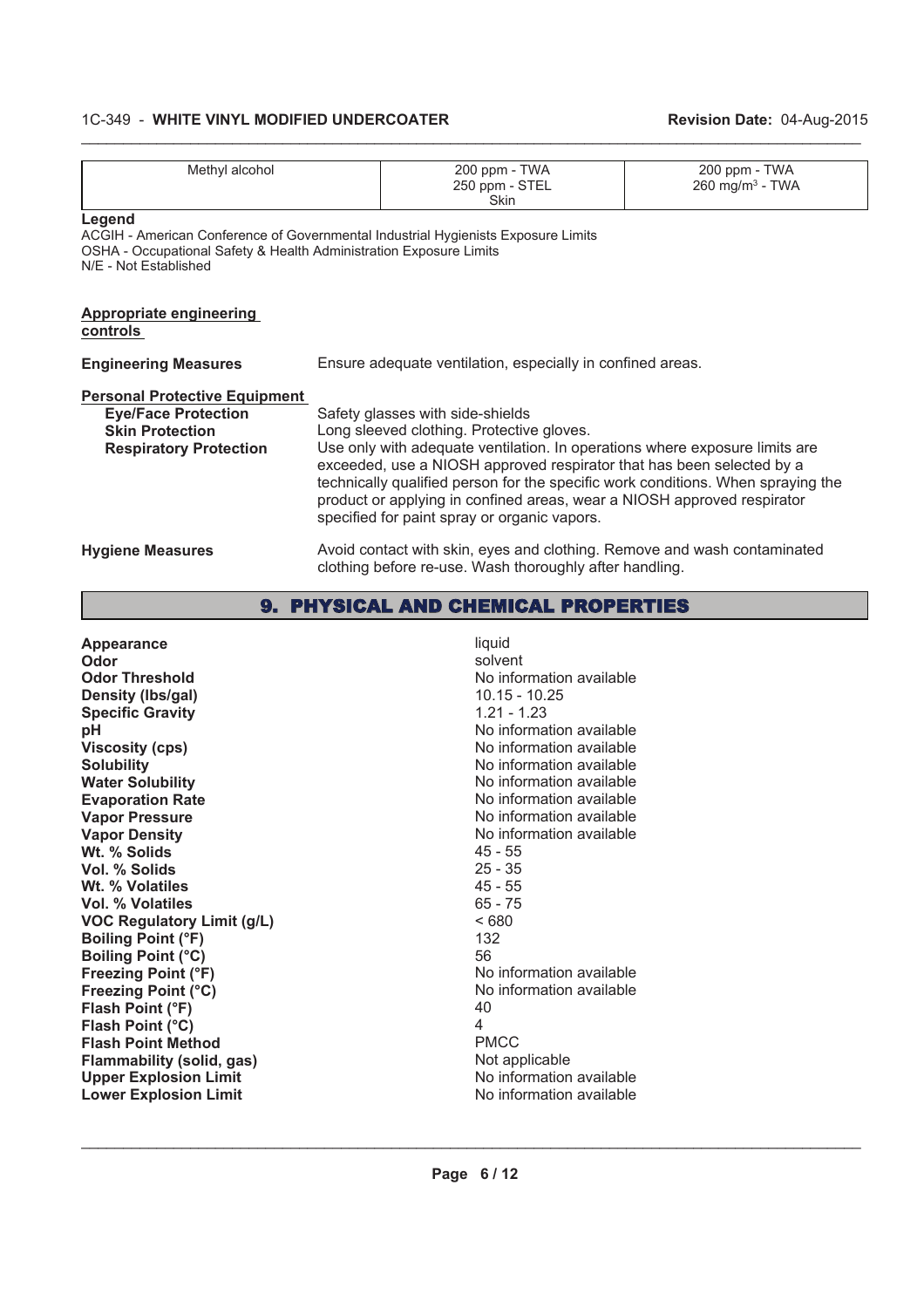**Autoignition Temperature (°F)**<br> **Autoignition Temperature (°C)** No information available **Autoignition Temperature (°C)**<br> **Decomposition Temperature (°F)** No information available **Decomposition Temperature (°F) Decomposition Temperature (°C)** No information available **Partition Coefficient (n-octanol/water)** No information available

does not occur.

temperature.

oxidizing agents.

gases and vapors.

electricity and sources of ignition. Sparks. Elevated

# 10. STABILITY AND REACTIVITY

 $\_$  , and the state of the state of the state of the state of the state of the state of the state of the state of the state of the state of the state of the state of the state of the state of the state of the state of the

**Reactivity No data available** 

**Chemical Stability** Stable under normal conditions. Hazardous polymerisation conditions.

**Conditions To Avoid Conditions To Avoid Keep away from open flames, hot surfaces, static** 

**Incompatible Materials Incompatible with strong acids and bases and strong** 

**Hazardous Decomposition Products** Thermal decomposition can lead to release of irritating

**Possibility Of Hazardous Reactions** None under normal conditions of use.

# 11. TOXICOLOGICAL INFORMATION

| <b>Product Information</b>                                                                 |                                                                                                                                                                                                                                                               |  |  |
|--------------------------------------------------------------------------------------------|---------------------------------------------------------------------------------------------------------------------------------------------------------------------------------------------------------------------------------------------------------------|--|--|
| Information on likely routes of exposure                                                   |                                                                                                                                                                                                                                                               |  |  |
| <b>Principal Routes of Exposure</b>                                                        | Eye contact, skin contact and inhalation.                                                                                                                                                                                                                     |  |  |
| <b>Acute Toxicity</b>                                                                      |                                                                                                                                                                                                                                                               |  |  |
| <b>Product Information</b>                                                                 | Repeated or prolonged exposure to organic solvents may lead to permanent brain<br>and nervous system damage. Intentional misuse by deliberately concentrating and<br>inhaling vapors may be harmful or fatal.                                                 |  |  |
| Information on toxicological effects                                                       |                                                                                                                                                                                                                                                               |  |  |
| <b>Symptoms</b>                                                                            | No information available                                                                                                                                                                                                                                      |  |  |
| Delayed and immediate effects as well as chronic effects from short and long-term exposure |                                                                                                                                                                                                                                                               |  |  |
| Eye contact<br><b>Skin contact</b>                                                         | Contact with eyes may cause irritation.<br>May cause skin irritation and/or dermatitis. Prolonged skin contact may defat the<br>skin and produce dermatitis.                                                                                                  |  |  |
| Ingestion                                                                                  | Harmful if swallowed. Ingestion may cause irritation to mucous membranes. Small<br>amounts of this product aspirated into the respiratory system during ingestion or<br>vomiting may cause mild to severe pulmonary injury, possibly progressing to<br>death. |  |  |
| <b>Inhalation</b>                                                                          | Harmful by inhalation. High vapor / aerosol concentrations are irritating to the<br>eyes, nose, throat and lungs and may cause headaches, dizziness, drowsiness,<br>unconsciousness, and other central nervous system effects.                                |  |  |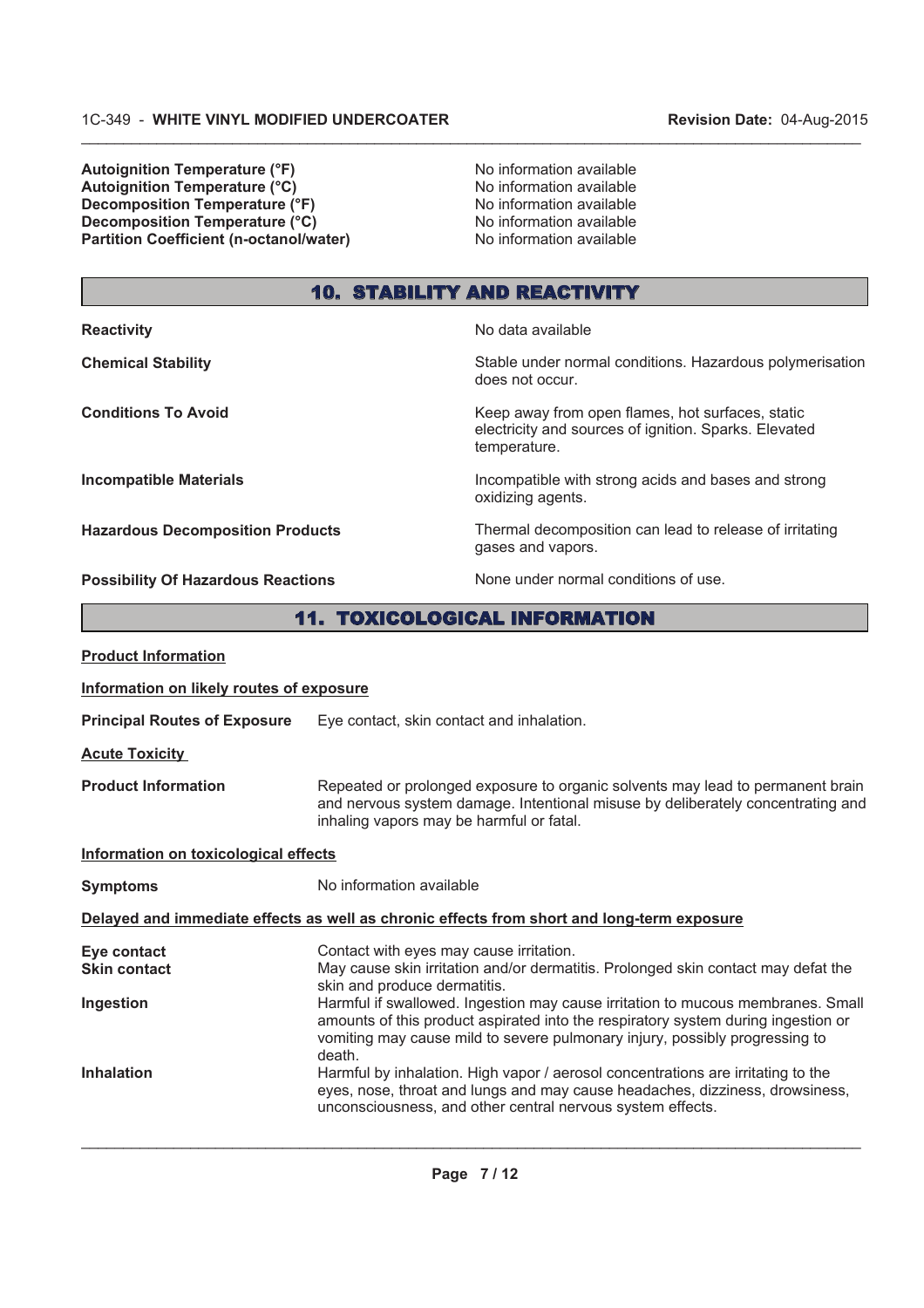| Sensitization:<br><b>Neurological Effects</b><br><b>Mutagenic Effects</b> | No information available<br>No information available.<br>No information available.                                                                                                                                               |
|---------------------------------------------------------------------------|----------------------------------------------------------------------------------------------------------------------------------------------------------------------------------------------------------------------------------|
| <b>Reproductive Effects</b>                                               | No information available.                                                                                                                                                                                                        |
| <b>Developmental Effects</b>                                              | No information available.                                                                                                                                                                                                        |
| <b>Target Organ Effects</b>                                               | No information available.                                                                                                                                                                                                        |
| <b>STOT - repeated exposure</b>                                           | No information available.                                                                                                                                                                                                        |
| <b>STOT - single exposure</b>                                             | No information available.                                                                                                                                                                                                        |
| Other adverse effects                                                     | No information available.                                                                                                                                                                                                        |
| <b>Aspiration Hazard</b>                                                  | May be harmful if swallowed and enters airways. Small amounts of this product<br>aspirated into the respiratory system during ingestion or vomiting may cause mild<br>to severe pulmonary injury, possibly progressing to death. |

 $\_$  , and the state of the state of the state of the state of the state of the state of the state of the state of the state of the state of the state of the state of the state of the state of the state of the state of the

# **Numerical measures of toxicity**

**The following values are calculated based on chapter 3.1 of the GHS document**

| <b>ATEmix (oral)</b>                 | 4138 mg/kg |
|--------------------------------------|------------|
| <b>ATEmix (dermal)</b>               | 4997 mg/kg |
| <b>ATEmix (inhalation-dust/mist)</b> | 4.6 $mq/L$ |
| <b>ATEmix (inhalation-vapor)</b>     | 4559 mg/L  |

#### **Acute Toxicity Component**

| Xylene                                                        |
|---------------------------------------------------------------|
| LD50 Oral: 4300 mg/kg (Rat)                                   |
| LD50 Dermal: > 1700 mg/kg (Rabbit)                            |
| LC50 Inhalation (Vapor): 5000 ppm (Rat, 4 hr.)                |
| Limestone                                                     |
| LD50 Oral: 6,450 mg/kg (Rat) vendor data                      |
| n-Butyl acetate                                               |
| LD50 Oral: 10768 mg/kg (Rat)                                  |
| LD50 Dermal: > 17600 mg/kg (Rabbit)                           |
| LC50 Inhalation (Vapor): 390 ppm (Rat, 4 hr.)                 |
| Sensitization: non-sensitizing (guinea pig)                   |
| Titanium dioxide                                              |
| LD50 Oral: > 10000 mg/kg (Rat)                                |
| LD50 Dermal: $> 10000$ mg/m <sup>3</sup> (Rabbit)             |
| LC50 Inhalation (Dust): $> 6.82$ mg/L (Rat, 4 hr.)            |
| Ethyl acetate                                                 |
| LD50 Oral: 5620 mg/kg (Rat)                                   |
| LD50 Dermal: > 20 mL/kg (Rabbit)                              |
| LC50 Inhalation (Vapor): 200000 mg/m <sup>3</sup> (Rat)       |
| Ethyl benzene                                                 |
| LD50 Oral: 3500 mg/kg (Rat)                                   |
| LD50 Dermal: > 5000 mg/kg (Rabbit)                            |
| LC50 Inhalation (Vapor): 55000 mg/m <sup>3</sup> (Rat, 2 hr.) |
| Isopropyl alcohol                                             |
| LD50 Oral: 5,000-5,045 mg/kg (Rat)                            |
| LD50 Dermal: 12,800 mg/kg (Rabbit)                            |
| LC50 Inhalation (Vapor): 16,000 ppm (Rat)                     |
| Acetone                                                       |
| LD50 Oral: 5800 mg/kg (Rat)                                   |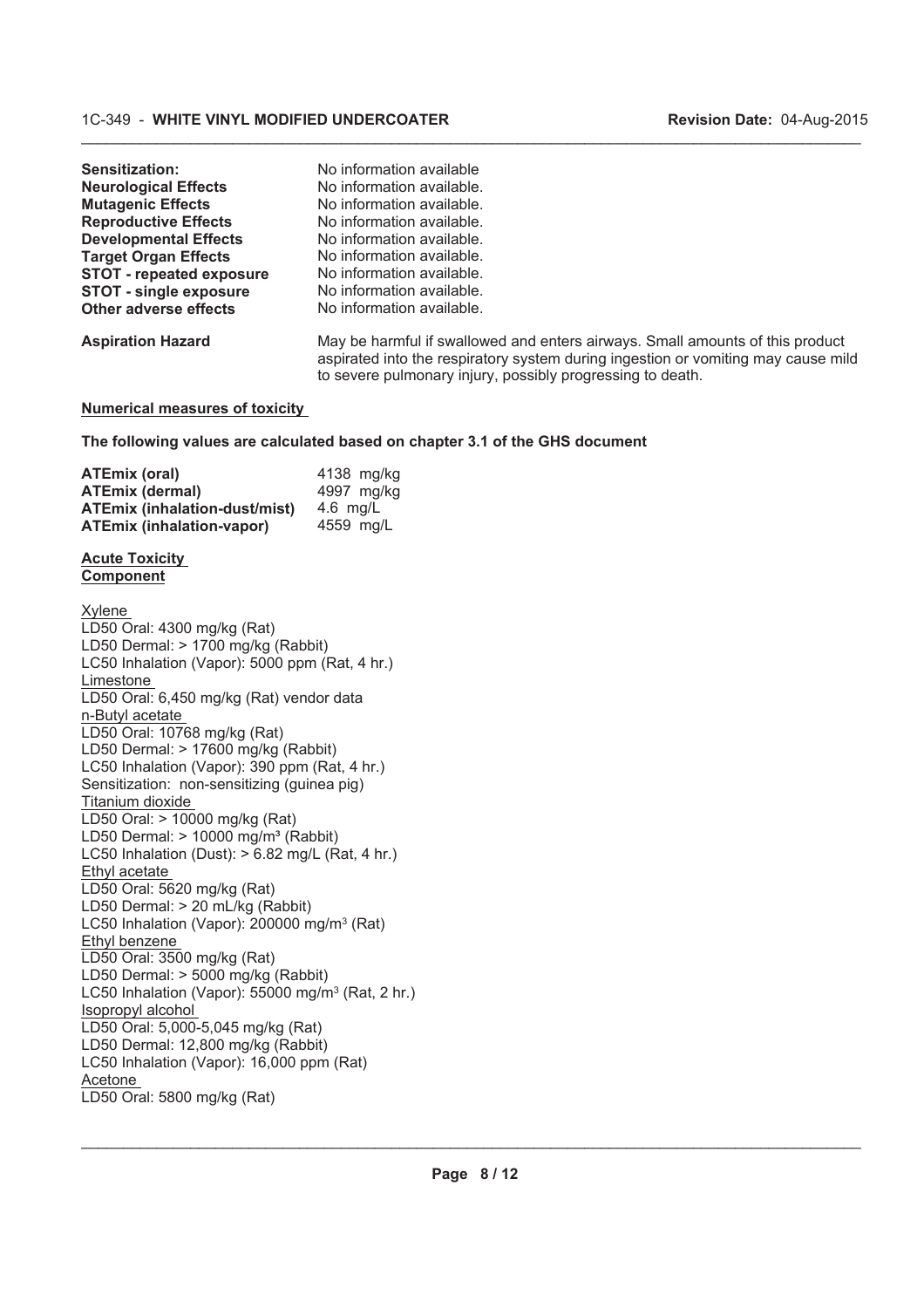Methyl alcohol LD50 Oral: 5600 mg/kg (Rat) LD50 Dermal: 15800 mg/kg (Rabbit) LC50 Inhalation (Vapor): 64000 ppm (Rat, 4 hr.)

#### **Carcinogenicity**

*The information below indicates whether each agency has listed any ingredient as a carcinogen:.*

| <b>Chemical Name</b> | <b>IARC</b>         | <b>NTP</b> | <b>OSHA Carcinogen</b> |
|----------------------|---------------------|------------|------------------------|
|                      | 2B - Possible Human |            | Listed                 |
| l Titanium dioxide   | Carcinogen          |            |                        |
|                      | 2B - Possible Human |            | Listed                 |
| l Ethvl benzene      | Carcinogen          |            |                        |

 $\_$  , and the state of the state of the state of the state of the state of the state of the state of the state of the state of the state of the state of the state of the state of the state of the state of the state of the

. Although IARC has classified titanium dioxide as possibly carcinogenic to humans (2B), their summary concludes: "No significant exposure to titanium dioxide is thought to occur during the use of products in which titanium dioxide is bound to other materials, such as paint."

#### **Legend**

IARC - International Agency for Research on Cancer NTP - National Toxicity Program OSHA - Occupational Safety & Health Administration

# 12. ECOLOGICAL INFORMATION

#### **Ecotoxicity Effects**

The environmental impact of this product has not been fully investigated.

#### **Product Information**

# **Acute Toxicity to Fish**

No information available

#### **Acute Toxicity to Aquatic Invertebrates**

No information available

#### **Acute Toxicity to Aquatic Plants**

No information available

#### **Persistence / Degradability**

No information available.

#### **Bioaccumulation / Accumulation**

No information available.

# **Mobility in Environmental Media**

No information available.

#### **Ozone** Not Applicable

#### **Component**

#### **Acute Toxicity to Fish**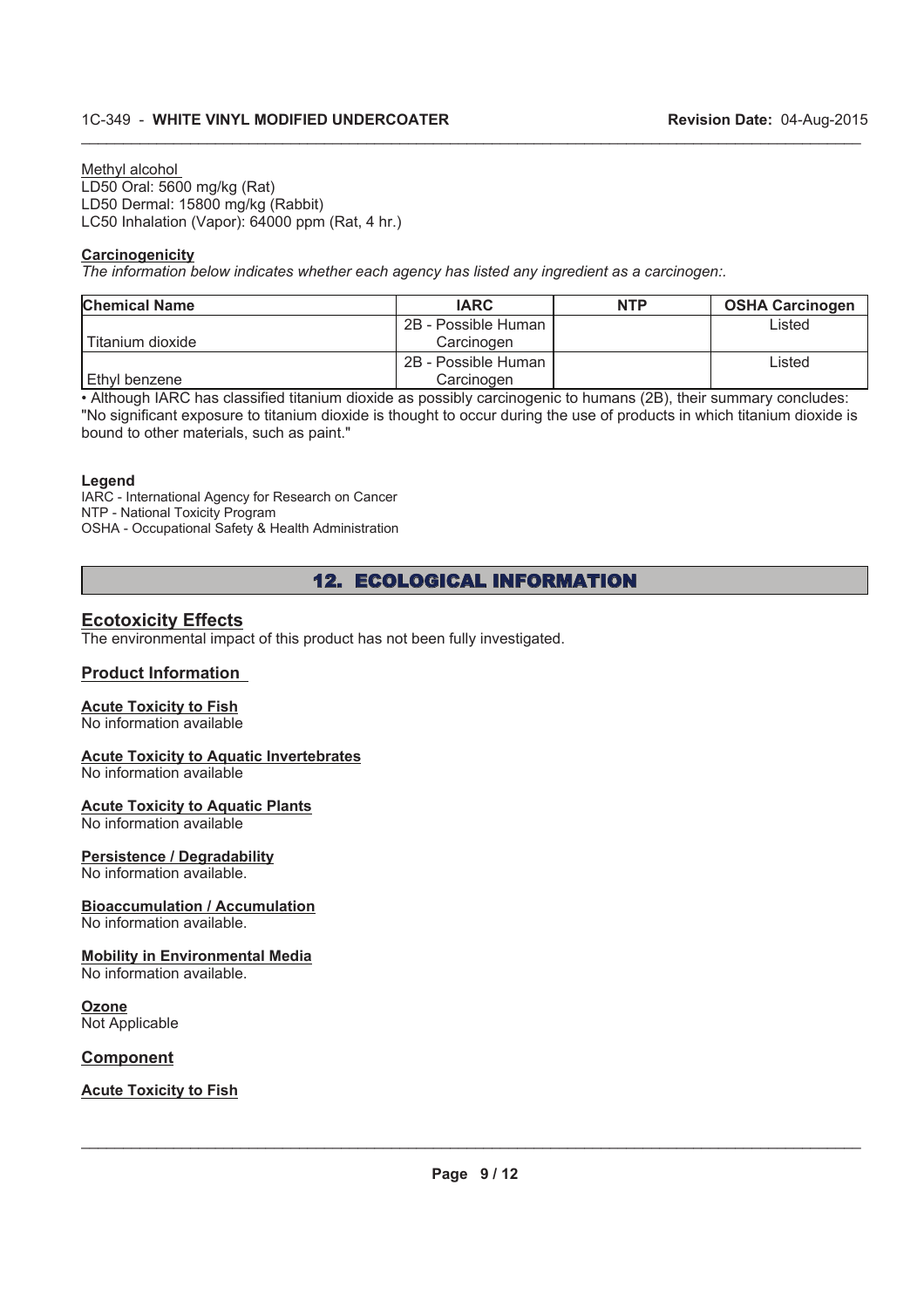Xylene LC50: 13.5 mg/L (Rainbow Trout - 96 hr.) n-Butyl acetate LC50: 18 mg/L (Fathead Minnow - 96 hr.) Titanium dioxide LC50: > 1000 mg/L (Fathead Minnow - 96 hr.) Ethyl benzene LC50: 12.1 mg/L (Fathead Minnow - 96 hr.) Acetone LC50: 8300 (Bluegill - 96 hr.) mg/L

### **Acute Toxicity to Aquatic Invertebrates**

n-Butyl acetate EC50: 72.8 mg/L (Daphnia magna - 48 hr.) Ethyl benzene EC50: 1.8 mg/L (Daphnia magna - 48 hr.) Acetone EC50: 12600 mg/L (Daphnia magna - 48 hr.)

#### **Acute Toxicity to Aquatic Plants**

n-Butyl acetate EC50: 674.7 mg/L (Green algae (Scenedesmus subspicatus), 72 hrs.) Ethyl benzene EC50: 4.6 mg/L (Green algae (Scenedesmus subspicatus), 72 hrs.)

|                                | <b>13. DISPOSAL CONSIDERATIONS</b>                                                                                                                                                                                                    |
|--------------------------------|---------------------------------------------------------------------------------------------------------------------------------------------------------------------------------------------------------------------------------------|
| <b>Waste Disposal Method</b>   | Dispose of in accordance with federal, state, provincial, and local regulations.<br>Local requirements may vary, consult your sanitation department or<br>state-designated environmental protection agency for more disposal options. |
| <b>Empty Container Warning</b> | Emptied containers may retain product residue. Follow label warnings even after<br>container is emptied. Residual vapors may explode on ignition.                                                                                     |
|                                | <b>14. TRANSPORT INFORMATION</b>                                                                                                                                                                                                      |
| <b>DOT</b>                     |                                                                                                                                                                                                                                       |

 $\_$  , and the state of the state of the state of the state of the state of the state of the state of the state of the state of the state of the state of the state of the state of the state of the state of the state of the

| <b>Proper Shipping Name</b><br><b>Hazard Class</b><br>UN-No<br><b>Packing Group</b><br><b>Description</b> | Paint<br>3<br>UN1263<br>Ш<br>UN1263, Paint, 3, II, |
|-----------------------------------------------------------------------------------------------------------|----------------------------------------------------|
| <b>ICAO / IATA</b>                                                                                        | Contact the preparer for further information.      |
| IMDG / IMO                                                                                                | Contact the preparer for further information.      |

# 15. REGULATORY INFORMATION

# **International Inventories**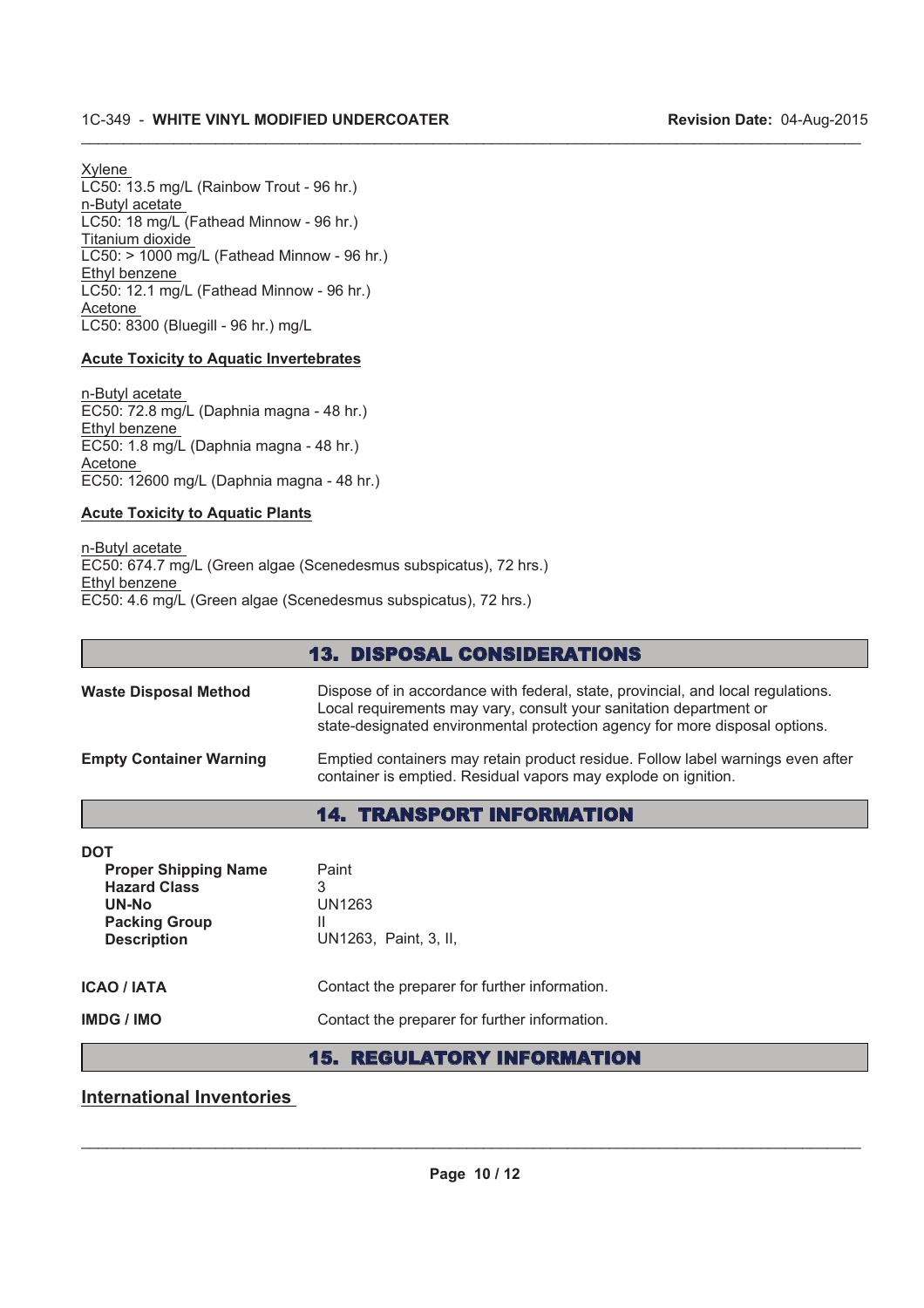| <b>DSL: Canada</b>         | Yes - All components are listed or exempt. |
|----------------------------|--------------------------------------------|
| <b>TSCA: United States</b> | Yes - All components are listed or exempt. |

### **Federal Regulations**

| SARA 311/312 hazardous categorization |     |
|---------------------------------------|-----|
| Acute Health Hazard                   | Yes |
| Chronic Health Hazard                 | Yes |
| Fire Hazard                           | Yes |
| Sudden Release of Pressure Hazard     | N٥  |
| Reactive Hazard                       | N۸  |

#### **SARA 313**

Section 313 of Title III of the Superfund Amendments and Reauthorization Act of 1986 (SARA). This product contains a chemical or chemicals which are subject to the reporting requirements of the Act and Title 40 of the Code of Federal Regulations, Part 372:

 $\_$  , and the state of the state of the state of the state of the state of the state of the state of the state of the state of the state of the state of the state of the state of the state of the state of the state of the

| <b>Chemical Name</b> | <b>CAS-No</b>  | Weight % (max) | <b>CERCLA/SARA 313</b><br>(de minimis concentration) |
|----------------------|----------------|----------------|------------------------------------------------------|
| Xvlene               | 1330-20-7      | 20             |                                                      |
| Ethyl benzene        | $100 - 41 - 4$ | b              | 0.1                                                  |
| Isopropyl alcohol    | 67-63-0        | b              | 1.0                                                  |
| Methyl alcohol       | 67-56-1        | b              |                                                      |

#### **Clean Air Act, Section 112 Hazardous Air Pollutants (HAPs) (see 40 CFR 61)**

This product contains the following HAPs:

| <b>Chemical Name</b> | <b>CAS-No</b> | Weight % (max) | <b>Hazardous Air Pollutant</b><br>(HAP) |
|----------------------|---------------|----------------|-----------------------------------------|
| Xvlene               | 1330-20-7     | 20             | ∟isted                                  |
| Ethyl benzene        | 100-41-4      |                | ∟isted                                  |
| Methyl alcohol       | 67-56-1       |                | ∟isted                                  |

### **State Regulations**

#### **California Proposition 65**

*This product may contain small amounts of materials known to the state of California to cause cancer or reproductive harm.*

# **State Right-to-Know**

| <b>Chemical Name</b>   | <b>Massachusetts</b> | <b>New Jersey</b> | Pennsylvania |
|------------------------|----------------------|-------------------|--------------|
| Xylene                 |                      |                   |              |
| Limestone              |                      | Χ                 |              |
| Talc                   |                      | Х                 |              |
| n-Butyl acetate        |                      | Χ                 | ⋏            |
| Titanium dioxide       | $\checkmark$         | Χ                 |              |
| Ethyl acetate          |                      | $\check{ }$       |              |
| Isobutyl acetate       |                      | Χ                 |              |
| Ethyl benzene          |                      | Χ                 |              |
| Isopropyl alcohol      | X                    | Χ                 |              |
| Butyl benzyl phthalate |                      | Χ                 |              |
| Acetone                | ៶                    | Χ                 |              |
| Methyl alcohol         |                      | Χ                 |              |